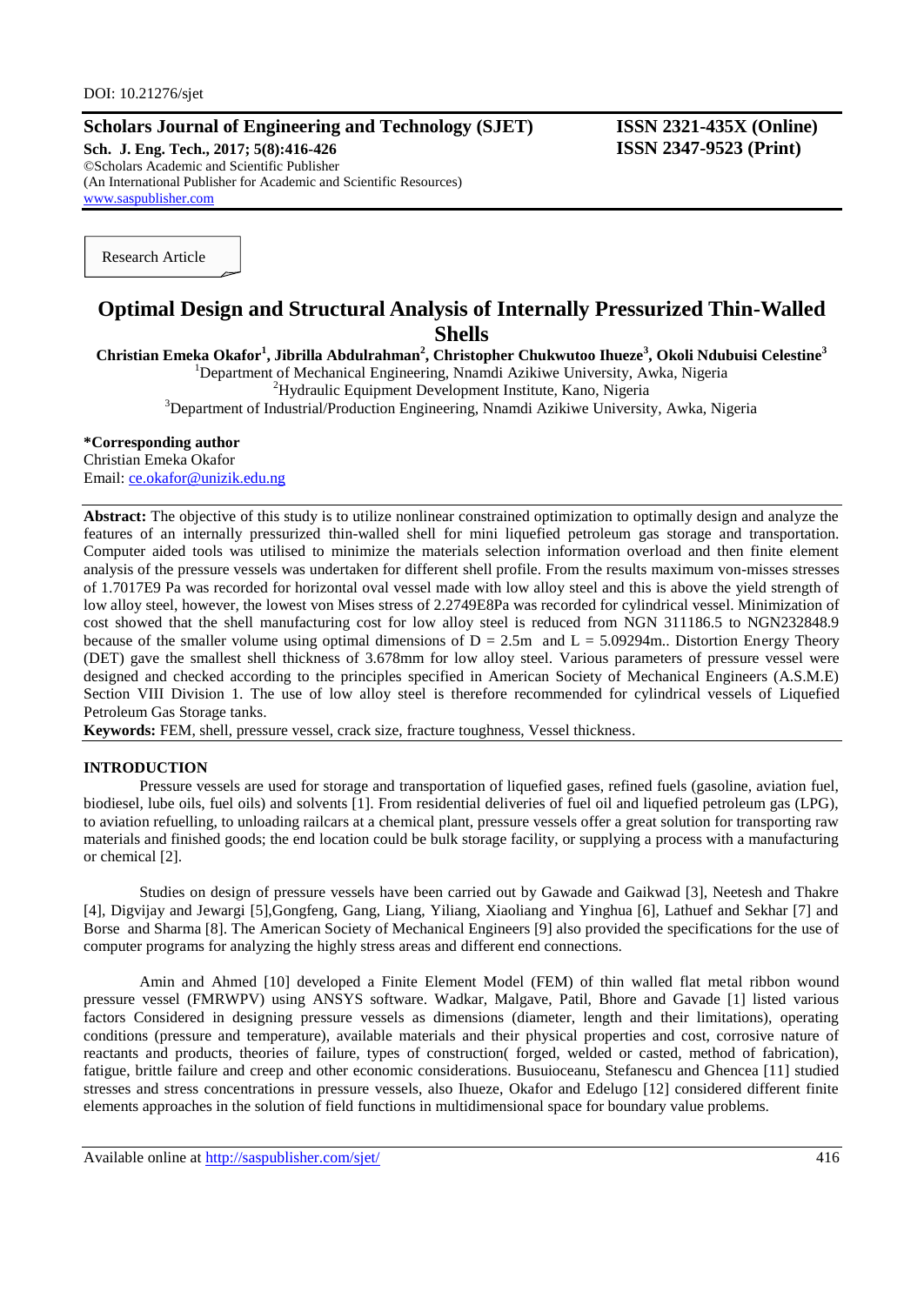#### **METHODOLOGY**

#### **Development of Vessel Material Performance Index**

The material performance index was derived based on Fail-Safe Design of yield-before-break criterion. Considering that the shell inner diameter is up to 40 times larger than its thickness, it will be modelled as thin-walled [13].



**Fig-1: Stress element on internally pressurized thin-walled cylinder**

From figure 1, the tangential stress or hoop stress is given as

 $\sigma$ 

$$
\theta_{\theta} = \sigma_1 = \frac{P_i R}{t} \tag{1}
$$

The area subjected to axial stress is

$$
A = \pi (R_o^2 - R_i^2) = 2\pi R_{avg} t \tag{2}
$$

Thus the average axial tensile stress is

$$
\sigma_{z,avg} = \frac{P_i R_i^2}{R_o^2 - R_i^2} = \frac{P_i R_i^2}{2\pi R_{avg} t}
$$
\n(3)

But since  $R_i \approx R$ 

$$
\sigma_z = \sigma_2 = \frac{P_i R}{2t} \tag{4}
$$

The Maximum Shear Stress Theory (MSST) predicts yielding of the vessel when

$$
\sigma_1 - \sigma_3 = \frac{S_y}{n_s} \tag{5}
$$

Also, the Distortion Energy Theory (DET) is mathematically expressed as

$$
[(\sigma_1 - \sigma_2)^2 + (\sigma_2 - \sigma_3)^2 + (\sigma_3 - \sigma_1)^2]^{1/2} = \text{Constant} \tag{6}
$$

But for uniaxial yielding of the vessel,  $\sigma_1 = S_y$  and  $\sigma_2 = \sigma_3 = 0$ , thus the constant is evaluated as  $\sqrt{2S_y}$  such that equation 6 then becomes

$$
\sigma_e = \frac{1}{\sqrt{2}} [(\sigma_1 - \sigma_2)^2 + (\sigma_2 - \sigma_3)^2 + (\sigma_3 - \sigma_1)^2]^{1/2} = \frac{S_y}{n_s}
$$
 (7)

Therefore the von Mises stress for biaxial stress state is expressed as

$$
\sigma_e = (\sigma_1^2 + \sigma_2^2 - \sigma_1 \sigma_2)^{1/2} = \left(\frac{3\sigma_1^2}{4}\right)^{1/2} = \sqrt{\frac{3}{4}}\sigma_1 \tag{8}
$$

Where S<sub>y</sub> is the yield strength of the material,  $n_s$  is the safety factor,  $\sigma_e$  is the von Mises stress and

Following the yield-before-break criterion, crack in the vessel will not propagate even if the stress causes the part to yield in accordance to MSST or DET. Askeland, Fulay and Wright [14] reported that the stress required for propagation of minute crack in pressure vessels is given by

$$
\sigma = \frac{CK_{1c}}{\sqrt{\pi a_c}}\tag{9}
$$

Where C= geometric factor near unity;  $K_{1c}$  = fracture toughness;  $a_c$  = crack or flaw size. Considering that the vessel must deform stably in a way that it can yield before break,  $\sigma \leq \sigma_f$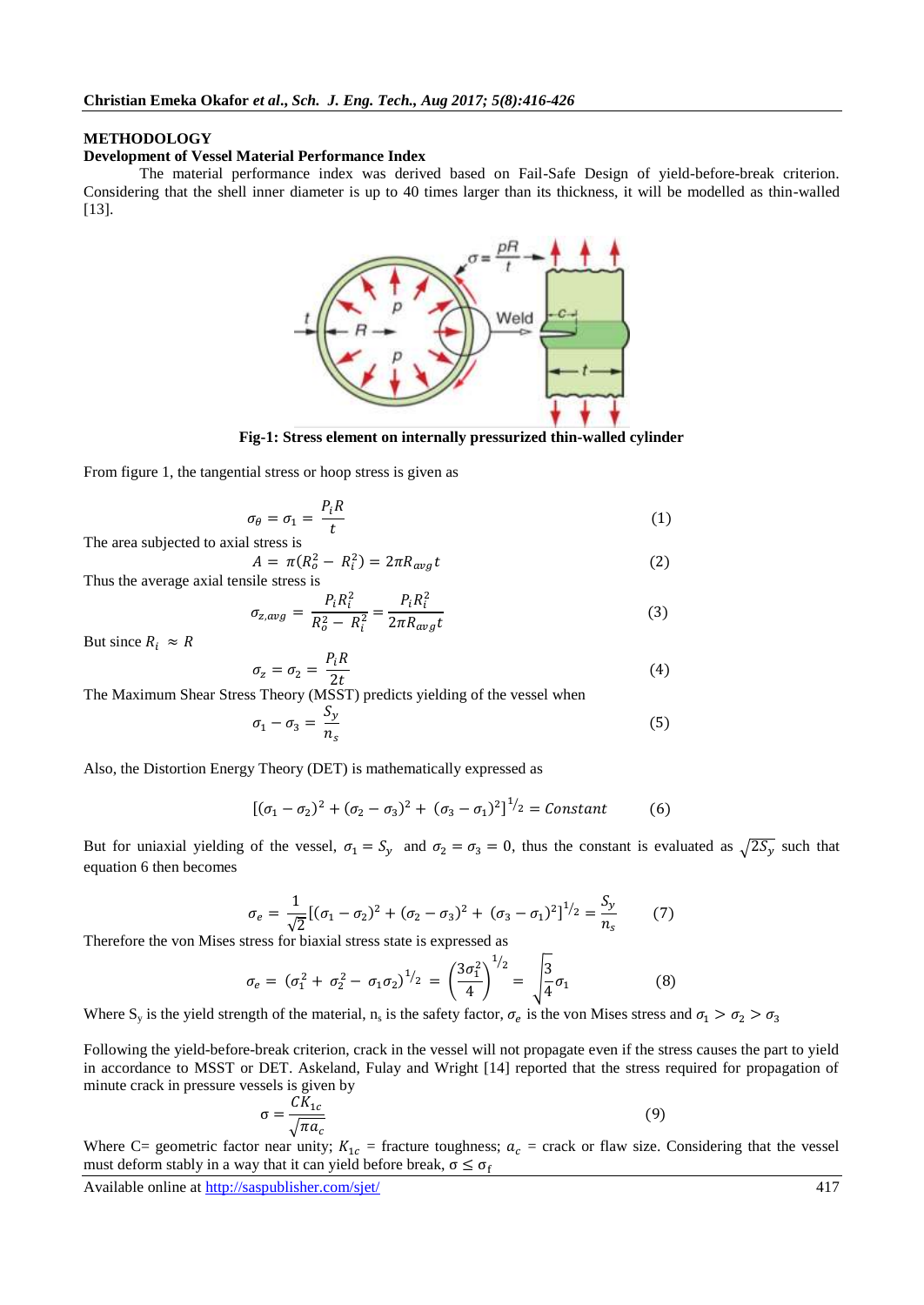$$
\frac{CK_{1c}}{\sqrt{\pi a_c}} \le \sigma_f \tag{10}
$$

Tolerable crack size can be expressed as

$$
\left(a_{c}\right) \leq \frac{C^{2}}{\pi} \left[\frac{K_{1c}}{\sigma_{f}}\right]^{2} \tag{11}
$$

Hence a tolerable crack size and the integrity of the vessel can be maximized by choosing a material with largest value of material performance index. The material performance index can be expressed as

$$
(M_1) = \frac{K_{1c}}{\sigma_f} \tag{12}
$$

Taking logarithms of both sides of equation (12) gives

$$
LogK_{1c} = LogM_1 + Log\sigma_f \tag{13}
$$

Equation (13) is a straight line graph with a slope of unity. All materials on the line have same values of material performance index.

## **Optimization of vessel parameters**

Chapra and Canale [15] reported that the cost of manufacturing involves two components (1) material expenses (which are based on weight) and (2) welding expenses (which is based on length of weld). The cost of vessel construction is related to the design variables (length and diameter) as they affect the mass of the vessel and the welding lengths. Furthermore, the problem is constrained because the vessel must fit within the truck bed (when used for fluid transportation) to carry the required volume of material.

The cost consists of tank material and welding costs stand the basis for selection of material of design. Therefore, the objective function can be formulated as minimizing

$$
C = c_m m + C_w l_w \tag{14}
$$

Where C = cost (NGN), m = mass (kg),  $l_w$  = weld length (m) and C<sub>m</sub> and C<sub>w</sub> = cost factors for mass (NGN/kg) and weld length (NGN/m) respectively. Next we will formulate how the mass and the weld lengths are related to the dimensions of the shell. First the mass can be calculated as the volume of material times its density. The volume of the material used to make the vessel side walls can be evaluated with

$$
V_{cylinder} = L\pi \left[ \left( \frac{D}{2} + t \right)^2 - \left( \frac{D}{2} \right)^2 \right]
$$
 (15)

For each circular end plate,

$$
V_{plate} = \pi \left(\frac{D}{2} + t\right)^2 t \tag{16}
$$

Thus, the mass is

$$
m = \rho \left\{ L \pi \left[ \left( \frac{D}{2} + t \right)^2 - \left( \frac{D}{2} \right)^2 \right] + 2 \pi \left( \frac{D}{2} + t \right)^2 t \right\}
$$
(17)

Where  $\rho$  = density (kg/m<sup>3</sup>). The weld length for attaching each plate is equal to the cylinders inside and outside circumference. For the two plates, the total weld length is

$$
l_w = 2\left[2\pi\left(\frac{D}{2} + t\right) - 2\pi\left(\frac{D}{2}\right)\right] = 4\pi(D + t)
$$
\n(18)

Given the values for D and L, equations 14 to 18 provide a means to compute cost. Also we can formulate the constraints. First we must compute how much volume can be held within the vessel

$$
V = \frac{\pi D^2}{4} L \tag{19}
$$

This value must equal to the desired volume. Thus one constraint is

Available online at<http://saspublisher.com/sjet/> 418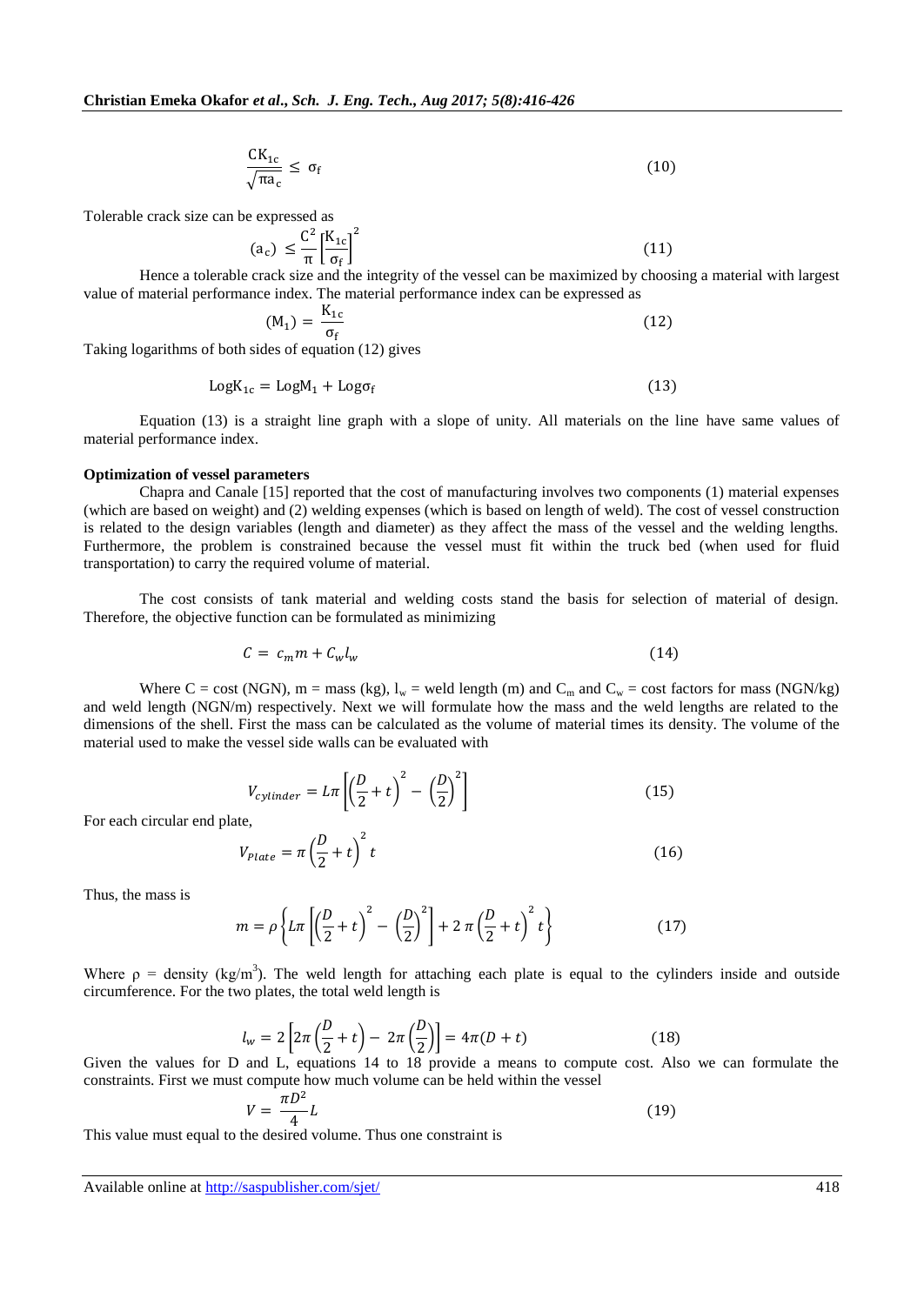$$
\frac{\pi D^2}{4}L = V_o \tag{20}
$$

Where  $V_0$  is the desired volume of vessel (m<sup>3</sup>), then the remaining constraints deal with ensuring that the vessel will fit within the dimensions of the vessel bed.

| $L \leq L_{max}$ | (21) |
|------------------|------|
| $D \leq D_{max}$ | (22) |

## **MATERIAL SELECTION**

Fracture mechanics approach adopted in the study enabled the design and material selection while taking into account the inevitable presence of flaws, in figure 2, Fracture toughness  $K_{1c}$  is plotted against elastic limit  $\sigma_f$ , from the chart, Low alloy steel, stainless steel, high carbon steel, medium carbon steel, nickel-based super alloys, gray cast iron and pure titanium were among the candidate materials for the pressure vessel, however the ultimate decision on this selection will depend on a trade-off between performance, crack size and cost.



**Fig-2: Bubble plot of fracture toughness versus yield strength based on yield-before-break criterion**

Most likely the vessel will be fabricated by welding, however since all materials are suitable for the vessel, it is assumed that the manufacturing cost would be equivalent across all candidate materials. To introduce cost into the material performance index, we divide  $M_1$  in equation 12 by  $C_m$  to give  $(M_1) = {K}$  $\sqrt{C_{\rm m} \sigma_{\rm f}}$ ; typical values of the material properties listed and their cost were obtained from CES EduPack database and shown in table 2

#### **Finite element modelling**

Creo Elements® was used to explore the vessel concepts and variations using a direct 3D CAD approach. The pressure vessel is fixed at bottom flange of base skirt support and internal pressure is set to 1.77MPa pressure. For the shell, tetrahedron elements are used, instead of using a coarse mesh, fine mesh was used to produce accurate results, as shown in Figure 3, a total of 26758 elements and 73714 nodes were obtained.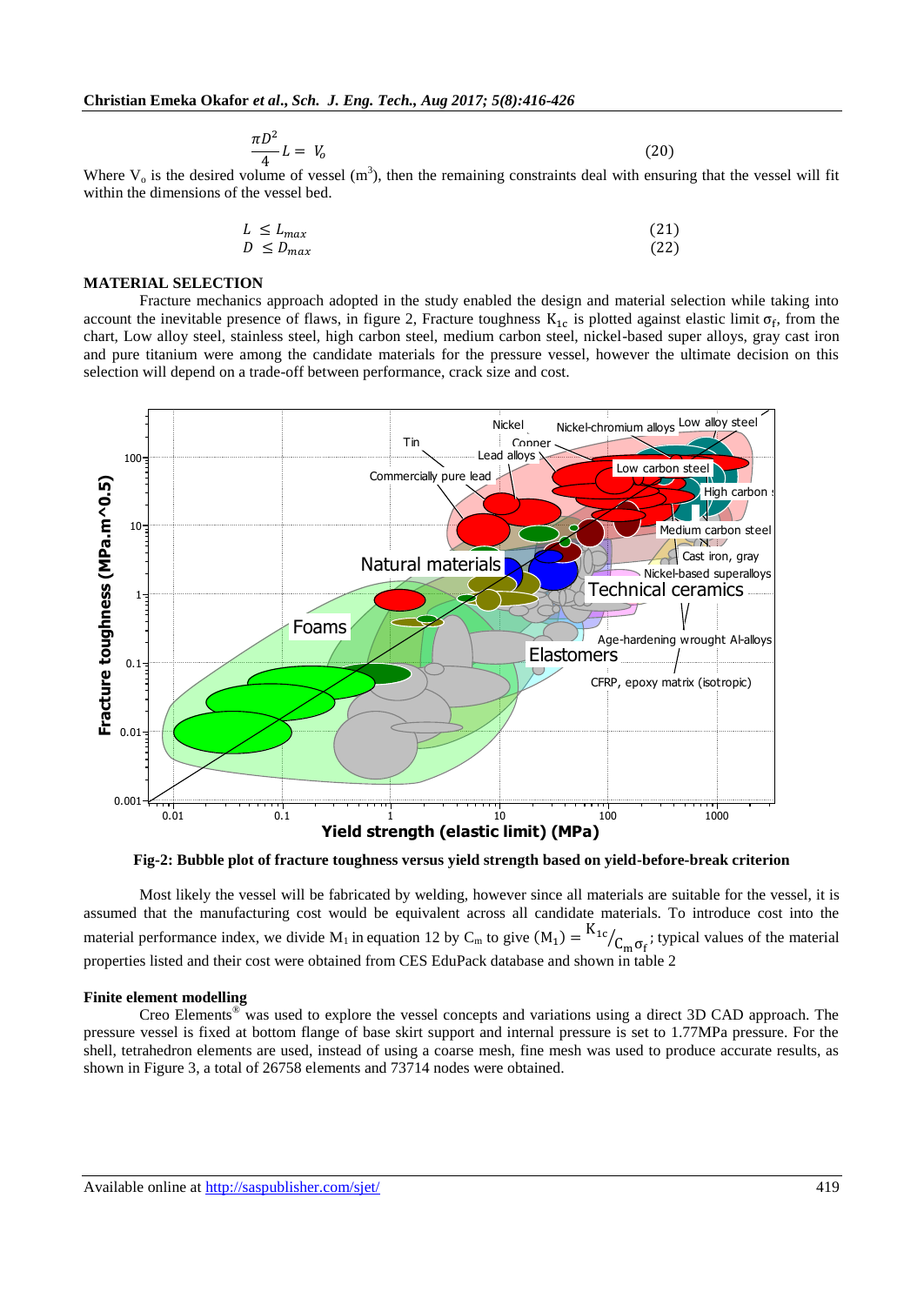

**Fig-3: Meshing and boundary condition for the pressure vessel**

# **RESULTS AND DISCUSSION**

## **Estimation of flaw size in different materials**

To estimate the flaw size responsible for the possible failure of the pressure vessel the study utilized equation (11). On the basis of this criterion, table 1 ranked the materials listed in figure 1 in a descending order of its crack size.

| S/<br>N        | <b>MATERIAL</b>                                  | <b>STRENGHT</b><br><b>FRACTURE</b><br><b>YIELD</b><br>(MPa)<br><b>TOUGHNESS</b><br>$MPa.m^0.5$<br><b>Mean</b><br><b>Mean</b><br>Range<br>Range |     |             |       | <b>Tolerable</b><br>crack size | Cm(414.73NGN/kg) |        |  |
|----------------|--------------------------------------------------|------------------------------------------------------------------------------------------------------------------------------------------------|-----|-------------|-------|--------------------------------|------------------|--------|--|
|                |                                                  |                                                                                                                                                |     | $(a_c)$ m   | Range | Average                        |                  |        |  |
|                | Nickel-based super<br>alloys                     | 300-190                                                                                                                                        | 245 | 65-110      | 88    | 0.041066                       | 15.3-16.8        | 16.050 |  |
| 2              | Low carbon steel                                 | 250-395                                                                                                                                        | 323 | $41 - 82$   | 62    | 0.011728                       | 0.353-0.384      | 0.369  |  |
| 3              | Low alloy steel                                  | 400-1000                                                                                                                                       | 700 | 14-200      | 107   | 0.007437                       | 0.378-0.42       | 0.397  |  |
| $\overline{4}$ | Commercially pure<br>titanium                    | 270-600                                                                                                                                        | 435 | 55-60       | 58    | 0.005659                       | 7.52-8.27        | 7.895  |  |
| 5              | Medium carbon steel                              | 305-900                                                                                                                                        | 600 | 12-92       | 52    | 0.002391                       | $0.353 - 0.39$   | 0.371  |  |
| 6              | High carbon steel                                | 400-1160                                                                                                                                       | 780 | 27-92       | 60    | 0.001883                       | $0.353 - 0.39$   | 0.372  |  |
| 7              | Carbon fiber<br>reinforced<br>composites (CFRPs) | 550-1050                                                                                                                                       | 800 | $6.12 - 20$ | 13.06 | 0.000085                       | $23.6 - 26.2$    | 24.9   |  |

#### **Table-1: Fracture toughness and cost of selected candidate materials**

The results of table1 showed that low carbon steel has a crack size of 0.011728m and costs (0.369x414.73)NGN/kg. However, carbon fiber reinforced composites (CFRPs) has the lowest crack size of 0.000085m and costs as high as (24.9x414.73)NGN/kg. The material properties of low carbon steel and low alloy steel are presented in table 3.

| S/N | <b>Parameter</b>                                  | <b>Value</b> | <b>Symbol</b>               |
|-----|---------------------------------------------------|--------------|-----------------------------|
|     | Required capacity $(m^3)$                         | 25 (25000L)  |                             |
|     | Bed length (m)                                    | 7.32         | $L_{\rm max}$               |
|     | Bed width (m)                                     | 2.5          | $D_{\text{max}}$            |
|     | Material cost (Low carbon steel) $(\frac{N}{kg})$ | 153          | $\mathsf{w}_{\mathfrak{m}}$ |
|     | Welding cost $(\frac{N}{m})$                      | 300          | Ψ                           |

**Table-2: Parameters for determining the optimal dimensions of the pressure vessel**

Thus, plastic distortion of the wall may be observed and the pressure within the vessel released before the occurrence of catastrophic failure. Material properties and design parameters is shown in table 3, Lathuef and Sekhar [7] used an operating pressure of 9Kg/cm² (0.882598MPa) similarly, Digvijay and Jewargi [5] used Operating pressure that ranges between 5-8 bar (0.5-0.8MPa) also Borse and Sharma [8] utilized an internal pressure loading of 20 atm i.e. 2 MPa to analyse pressure vessels made with hemispherical end connection.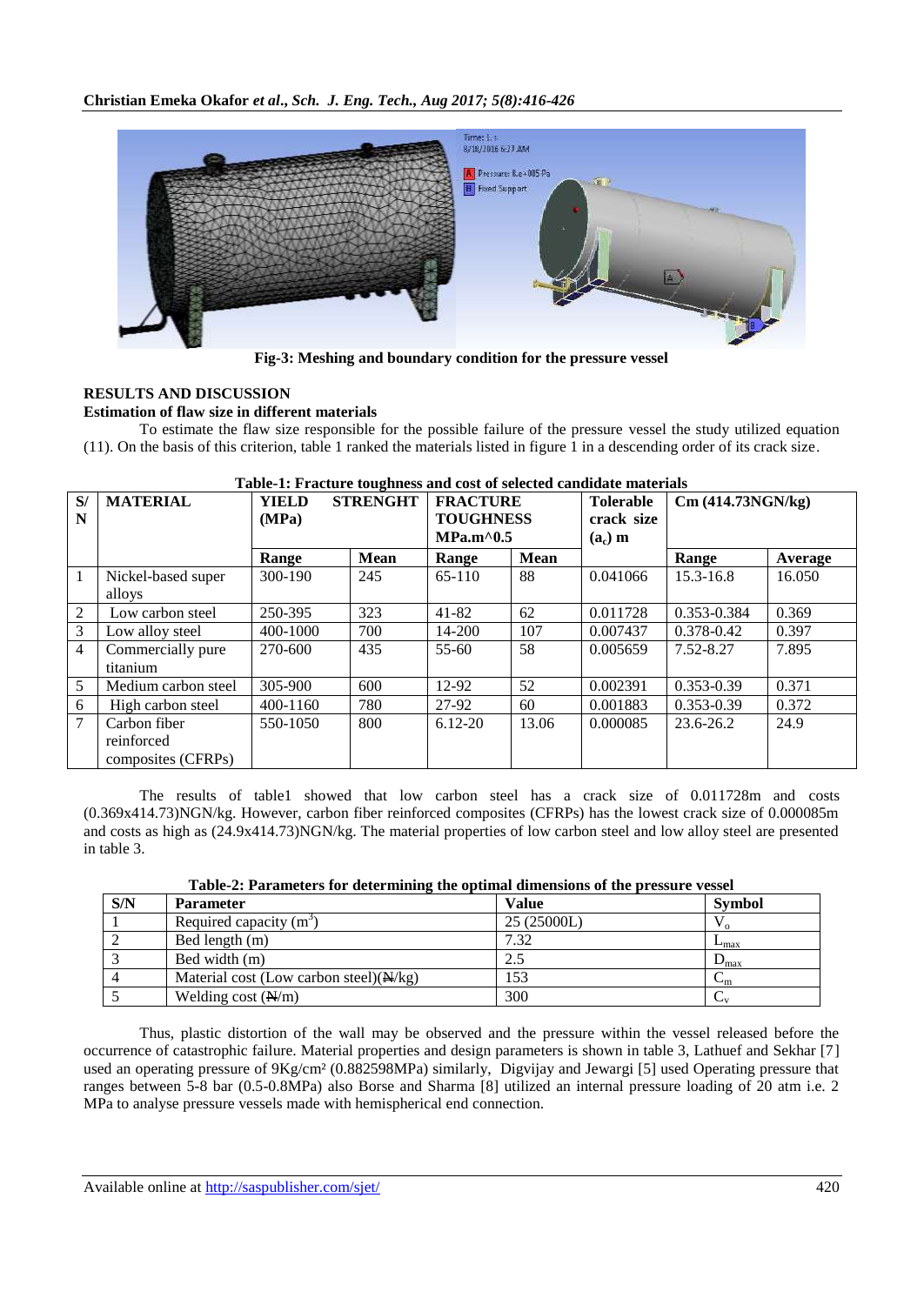|                | Table-3. Material I Toperties and Design I arameters |                  |                           |                     |  |  |  |  |  |  |  |
|----------------|------------------------------------------------------|------------------|---------------------------|---------------------|--|--|--|--|--|--|--|
| S/N            | <b>Properties</b>                                    |                  | <b>Material trade off</b> |                     |  |  |  |  |  |  |  |
|                |                                                      | low carbon steel | low alloy steel           | <b>Carbon fiber</b> |  |  |  |  |  |  |  |
|                |                                                      |                  |                           | reinforced          |  |  |  |  |  |  |  |
|                |                                                      |                  |                           | composites          |  |  |  |  |  |  |  |
|                |                                                      |                  |                           | (CFRPs)             |  |  |  |  |  |  |  |
| 1              | Density $(kg/m^3)$                                   | 7.8e3-7.9e3      | 7.8e3-7.9e3               | 1.5e3-1.6e3         |  |  |  |  |  |  |  |
| $\overline{2}$ | Young's modulus(GPa)                                 | 200-215          | 205-217                   | 69-150              |  |  |  |  |  |  |  |
| $\overline{3}$ | Shear modulus (GPa)                                  | 79-84            | 77-85                     | $28-60$             |  |  |  |  |  |  |  |
| $\overline{4}$ | Bulk modulus (GPa)                                   | 158-175          | 160-176                   | $43 - 80$           |  |  |  |  |  |  |  |
| $\overline{5}$ | Poisson's ratio                                      | 0.285-0.295      | 0.285-0.295               | 0.305-0.307         |  |  |  |  |  |  |  |
| 6              | Yield strength (elastic limit) (MPa)                 | 250-400          | 400-1500                  | 550-1050            |  |  |  |  |  |  |  |
| $\overline{7}$ | Tensile strength (MPa)                               | 345-580          | 550-1760                  | 550-1.05e3          |  |  |  |  |  |  |  |
| 8              | Compressive strength (MPa)                           | 250-395          | 400-1500                  | 440-840             |  |  |  |  |  |  |  |
| 9              | Elongation (% strain)                                | 26-47            | $3 - 38$                  | $0.32 - 0.35$       |  |  |  |  |  |  |  |
| 10             | Hardness – Vickers (HV)                              | 108-173          | 140-693                   | $10.8 - 21.5$       |  |  |  |  |  |  |  |
| 11             | Fatigue strength at 10^7 cycles (MPa)                | 203-293          | 248-700                   | 150-300             |  |  |  |  |  |  |  |
| 12             | Fracture toughness (MPa.m^0.5)                       | 41-82            | 14-200                    | $6.12 - 20$         |  |  |  |  |  |  |  |
| 13             | Mechanical loss coefficient (tan delta)              | 8.9e-4-0.00142   | 1.8e-4-0.00116            | 0.0014-0.0033       |  |  |  |  |  |  |  |
| 14             | Thermal conductivity $(W/m. °C)$                     | 49-54            | $34 - 55$                 | 1.28-2.6            |  |  |  |  |  |  |  |
| 15             | Specific heat capacity $(J/kg.^{\circ}C)$            | 460-505          | 410-530                   | 902-1.04e3          |  |  |  |  |  |  |  |
| 16             | Thermal expansion coefficient (µstrain/°C)           | $11.5 - 13$      | $10.5 - 13.5$             | $1 - 4$             |  |  |  |  |  |  |  |
| 17             | Operating pressure (MPa)                             | $0.8 - 1.77$     | $0.8 - 1.77$              | $0.8 - 1.77$        |  |  |  |  |  |  |  |
| 18             | Inside diameter (m)                                  | 2.4              | 2.4                       | 2.4                 |  |  |  |  |  |  |  |
| 19             | Cylinder length (m)                                  | 6.4              | 6.4                       | 6.4                 |  |  |  |  |  |  |  |
| 20             | Welding efficiency (%)                               | 100              | 100                       | 100                 |  |  |  |  |  |  |  |
| 21             | Corrosion allowance (m)                              | 0.0015           | 0.0015                    | 0.0015              |  |  |  |  |  |  |  |

**Table-3: Material Properties and Design Parameters**

#### **Estimation of vessel thickness using failure theories**

Using the data presented in table 3, the vessel thickness is determined according to MSST and DET for low carbon steel utilising equation (1) and (4) so that

$$
\sigma_{\theta} = \sigma_1 = \frac{P_i R}{t} = \frac{(1.77 \times 10^6)(1.2)}{t}
$$
\n
$$
\sigma_z = \sigma_2 = \frac{P_i R}{2t} = \frac{(1.77 \times 10^6)(1.2)}{2t}
$$
\n(23)

$$
\sigma_3 = \sigma_r = 0
$$
 Because  $\sigma_1 > \sigma_2 > \sigma_3$ , the principal stresses are ordered properly and using equation (5), yielding occurs according to MSST when

$$
\sigma_1 - \sigma_3 = \frac{S_y}{n_s} \tag{25}
$$

Substituting for  $\sigma_1$  and  $\sigma_3$  and solving for thickness

$$
t = \frac{P_i \times R \times n_s}{S_y} = \frac{(1.77 \times 10^6)(1.2)(3)}{400 \times 10^6} = 15.93 \, mm \tag{26}
$$

For DET,  $\sigma_2 = \frac{\sigma}{2}$  $\frac{\sqrt{1}}{2}$ , the von Mises stress for biaxial stress state is obtained from equation (8), thus substituting for  $\sigma_1$ , we have

$$
\sigma_e = \sqrt{\frac{3}{4}} \sigma_1 = (0.866) \frac{(1.77 \times 10^6)(1.2)}{t} = \frac{1839384}{t} \quad (27)
$$

But from equation (7), yielding occurs when

$$
\sigma_e = \frac{S_y}{n_s} \tag{28}
$$

Thus based on DET, yielding occurs when

$$
t > \frac{(1839384)n_s}{S_y} = \frac{(1839384)(3)}{400 \times 10^6} = 13.795 \, mm \tag{29}
$$

Available online at<http://saspublisher.com/sjet/> 421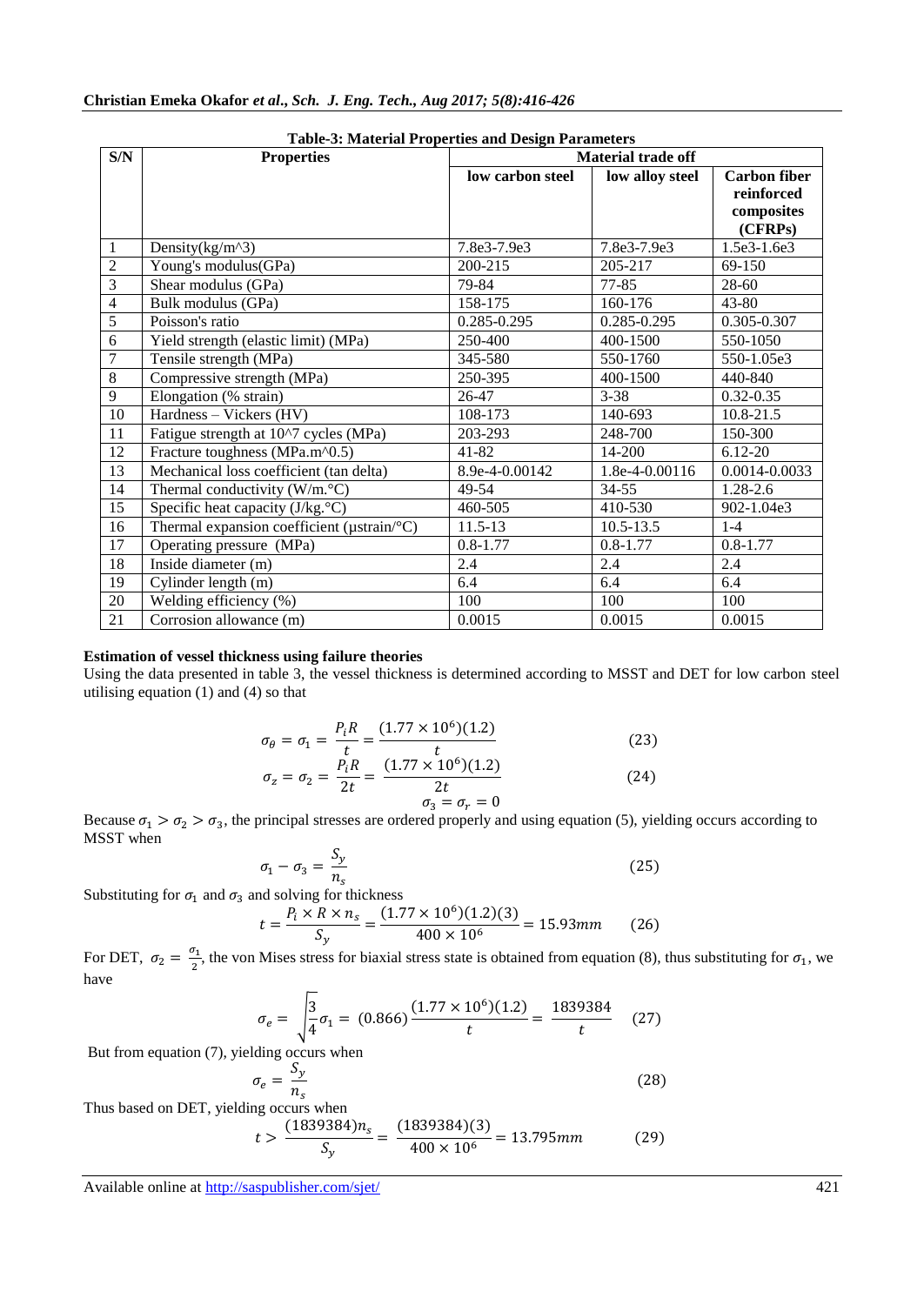The vessel thickness is also determined according to MSST and DET for low alloy steel and the data presented in tables (4)

| <b>Failure theory</b> | <b>Vessel thickness (mm)</b> | <b>Vessel thickness (mm)</b> |                         |  |  |
|-----------------------|------------------------------|------------------------------|-------------------------|--|--|
|                       | (low carbon steel)           | (low alloy steel)            | Carbon fiber reinforced |  |  |
|                       |                              |                              | composites (CFRPs)      |  |  |
| <b>MSST</b>           | 15.590                       | 4.248                        | 6.069                   |  |  |
| <b>DET</b>            | 13.795                       | 3.678                        | 5.255                   |  |  |

**Table-4: Specification for vessel thickness according to MSST and DET**

## **Production cost evaluation**

The problem is now specified based on DET. substituting the values from table 2, and summarising as Minimize  $C = 153m + 300l_m$  $(30)$ 

Subject to

$$
V = \frac{\pi D^2}{4} L = 25
$$
\n
$$
L \le 7.32
$$
\n(31)

 $D \leq 2.5$ 

From equation 
$$
(17 \text{ and } 18)
$$
,

$$
m = 7900 \left\{ L \pi \left[ \left( \frac{D}{2} + 0.0138 \right)^2 - \left( \frac{D}{2} \right)^2 \right] + 2 \pi \left( \frac{D}{2} + 0.0138 \right)^2 0.0138 \right\}
$$
 (32)  

$$
l_w = 4 \pi (D + 0.0138)
$$
 (33)

The solution to the specified problem in equation 30-33 is solved using the excel solver and the results presented in table 5.

#### **Table-5: Optimum vessel design parameters for minimization of cost subject to specific volume requirement and size constraints using low carbon steel**

|                         | <b>Initial parameter designation</b> |          |                    |                           |               |                    |  | o<br><b>Minimization results</b> |                              |  |        |      |  |
|-------------------------|--------------------------------------|----------|--------------------|---------------------------|---------------|--------------------|--|----------------------------------|------------------------------|--|--------|------|--|
| <b>DESIGN VARIABLES</b> |                                      |          |                    |                           |               |                    |  |                                  | <b>DESIGN VARIABLES</b>      |  |        |      |  |
|                         |                                      | D        |                    |                           | 2.5           |                    |  | D                                |                              |  |        | 2.5  |  |
|                         |                                      | L        |                    |                           | 7.32          |                    |  | L                                |                              |  | 7.32   |      |  |
|                         |                                      |          | <b>CONSTRAINTS</b> |                           |               | <b>CONSTRAINTS</b> |  |                                  |                              |  |        |      |  |
| D                       |                                      |          | 2.5                | $\leq$                    | 2.5           | D                  |  |                                  | 2.5                          |  | $\leq$ | 2.5  |  |
| L                       |                                      |          | 7.32               | $\leq$                    | 7.32          | L                  |  |                                  | 5.092946167                  |  | $\leq$ | 7.32 |  |
| Vol                     |                                      |          | 35.93205           | $=$                       | 25            | Vol                |  |                                  | 24.9999995                   |  | $=$    | 25   |  |
|                         | <b>COMPUTED</b>                      |          |                    | <b>OBJECTIVE FUNCTION</b> |               | <b>COMPUTED</b>    |  |                                  | <b>OBJECTIVE FUNCTION</b>    |  |        |      |  |
| <b>VALUES</b>           |                                      |          |                    |                           | <b>VALUES</b> |                    |  |                                  |                              |  |        |      |  |
| m                       |                                      | 7396.128 | $\mathcal{C}$      | 1141145                   |               | m                  |  | 5478.76374                       | $\mathcal{C}$<br>847788.4458 |  |        |      |  |
| lw                      |                                      | 31.79198 |                    |                           |               | lw                 |  | 31.79198                         |                              |  |        |      |  |

From table 5, the results of minimization showed that the shell manufacturing cost for low carbon steel is reduced from NGN 1141145 to NGN847788.4458 because of the smaller volume using optimal dimensions of  $D = 2.5$ m and  $L = 5.09294$ m.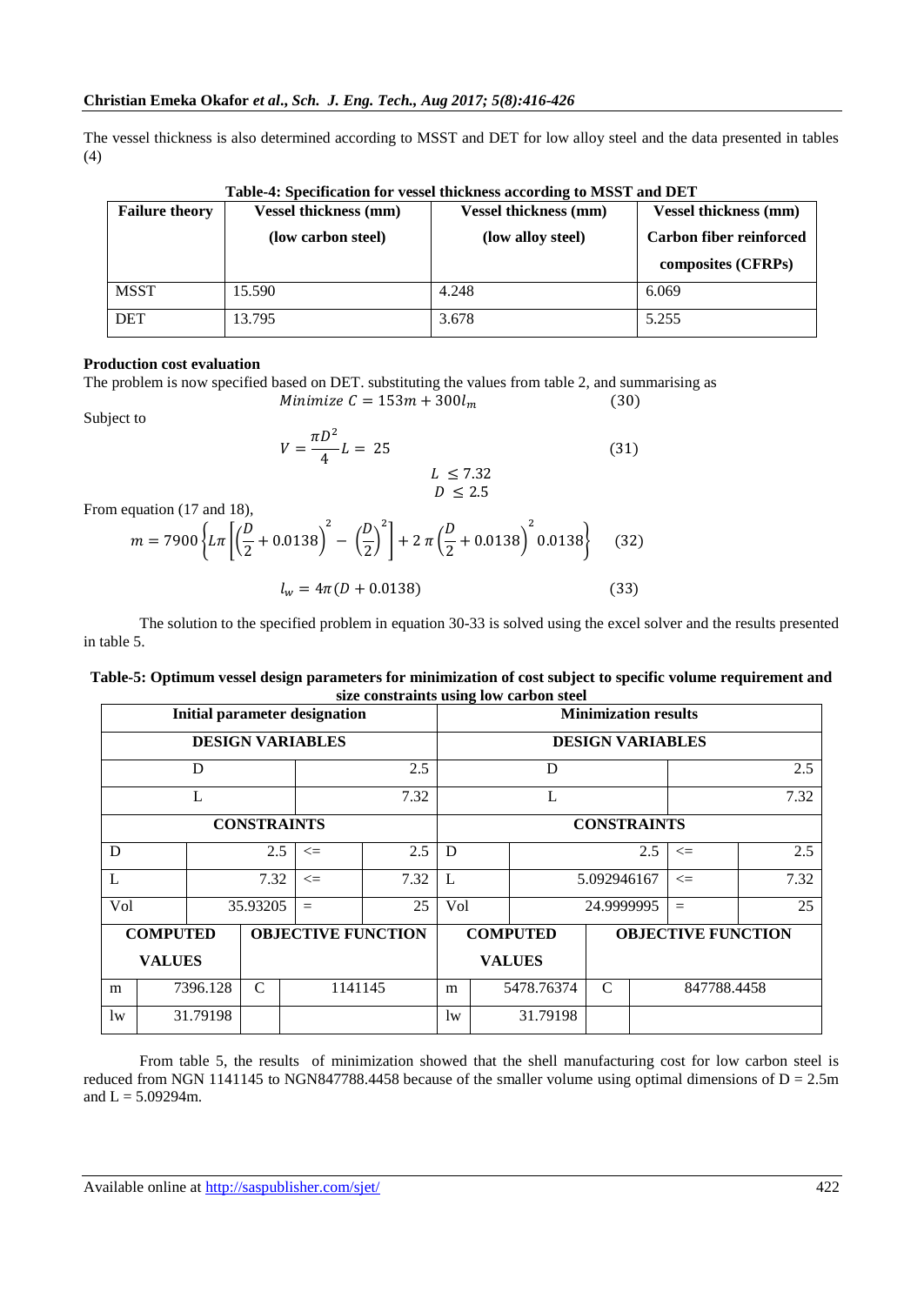|                         | <b>Initial parameter designation</b> |          |          |                           |               |                                              |  |          | <b>Minimization results</b> |          |        |      |
|-------------------------|--------------------------------------|----------|----------|---------------------------|---------------|----------------------------------------------|--|----------|-----------------------------|----------|--------|------|
| <b>DESIGN VARIABLES</b> |                                      |          |          |                           |               | <b>DESIGN VARIABLES</b>                      |  |          |                             |          |        |      |
| 2.5                     |                                      |          |          |                           | D             |                                              |  | 2.5      |                             |          |        |      |
|                         |                                      |          |          |                           | 7.32          |                                              |  |          |                             |          | 7.32   |      |
| <b>CONSTRAINTS</b>      |                                      |          |          |                           |               |                                              |  |          | <b>CONSTRAINTS</b>          |          |        |      |
|                         |                                      |          | 2.5      | $\leq$                    | 2.5           | D                                            |  |          |                             | 2.5      | $\leq$ | 2.5  |
|                         |                                      |          | 7.32     | $\leq$                    | 7.32          |                                              |  |          | 5.092946167                 |          | $\leq$ | 7.32 |
| Vol                     |                                      |          | 35.93205 |                           | 25            | Vol                                          |  |          |                             | 25       | $=$    | 25   |
|                         | <b>COMPUTED</b>                      |          |          | <b>OBJECTIVE FUNCTION</b> |               | <b>COMPUTED</b><br><b>OBJECTIVE FUNCTION</b> |  |          |                             |          |        |      |
| <b>VALUES</b>           |                                      |          |          |                           | <b>VALUES</b> |                                              |  |          |                             |          |        |      |
| m                       |                                      | 1971.561 | C        | 311186.5                  |               | m                                            |  | 1459.551 | C                           | 232848.9 |        |      |
| lw                      |                                      | 31.79198 |          |                           |               | lw                                           |  | 31.79198 |                             |          |        |      |

**Table-6: optimum vessel design parameters for minimization of cost subject to specific volume requirement and size constraints using low alloy steel**

From table 6, the results of minimization showed that the shell manufacturing cost for low alloy steel is reduced from NGN 311186.5 to NGN232848.9 because of the smaller volume using optimal dimensions of  $D = 2.5m$  and  $L =$ 5.09294m.

## **Stress analysis**

The vessel has been designed considering various parameters such as internal pressure, volume etc in line with ASME codes. For the required quantity of fluid to be stored or transported, the length and diameter of the vessel have been chosen according to the codes and requirements. Meshing of pressure vessel for static structural analysis was conducted; a tetrahedral mesh element was used for the meshing to improve the mesh quality and it also improves closeness of the result, the size of tetrahedral mesh element is kept medium. The results showing the maximum deformation, stresses and elastic strain in each shell profile for Low carbon steel, Low alloy steel and Carbon fiber reinforced composites is summarised in figure 4 to 8 and table 7.



**Fig-4: Total deformation and Von Mises stresses in Oval Tapered vessel**



**Fig-5: Total deformation and Von Mises stresses in Vertical Oval vessel**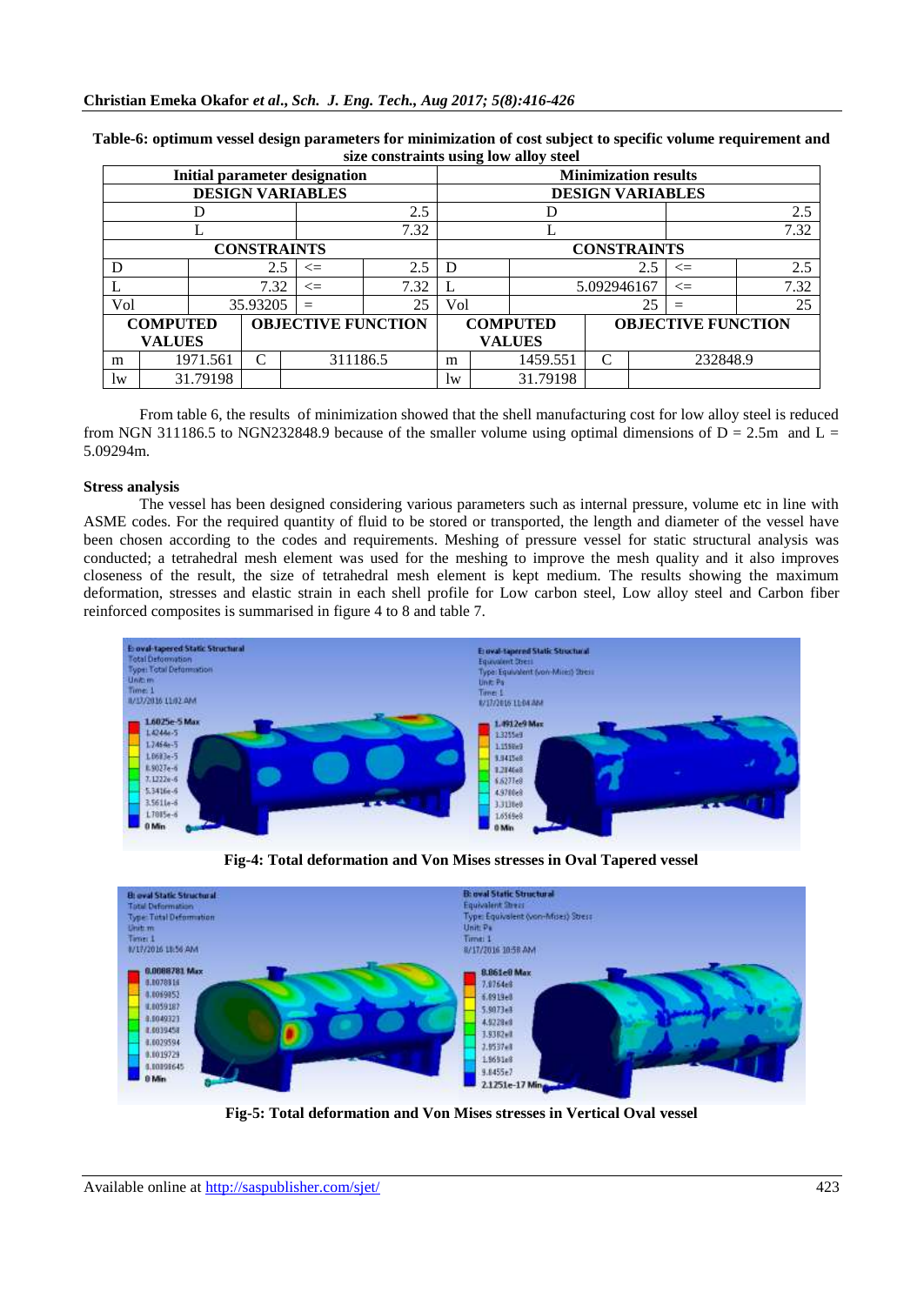# **Christian Emeka Okafor** *et al***.,** *Sch. J. Eng. Tech., Aug 2017; 5(8):416-426*







**Fig-7: Total deformation and Von Mises stresses in Elliptical vessel**



**Fig-8: Total deformation and Von Mises stresses in Horizontal Cylindrical vessel**

| Table-7: Summary of maximum deformation, stresses and elastic strain in each shell profile for Low carbon steel, |  |
|------------------------------------------------------------------------------------------------------------------|--|
| Low alloy steel and Carbon fiber reinforced composites                                                           |  |

| S/<br>N        | <b>Shell</b><br>profile          |                           | Low carbon steel                        |                          |                           | Low alloy steel                         |                          | <b>Carbon fiber reinforced</b><br>composites (CFRPs) |                                         |                          |  |
|----------------|----------------------------------|---------------------------|-----------------------------------------|--------------------------|---------------------------|-----------------------------------------|--------------------------|------------------------------------------------------|-----------------------------------------|--------------------------|--|
|                |                                  | <b>Deformat</b><br>ion(m) | Von<br>mises<br><b>stresses</b><br>(Pa) | <b>Elastic</b><br>strain | <b>Deformat</b><br>ion(m) | Von<br>mises<br><b>stresses</b><br>(Pa) | <b>Elastic</b><br>strain | <b>Deformat</b><br>ion(m)                            | Von<br>mises<br><b>stresses</b><br>(Pa) | <b>Elastic</b><br>strain |  |
| -1             | <b>Cylindrical</b><br>vessel     | 0.001299                  | 2.2749F8                                | 0.0046528                | 0.004653                  | 2.2749F8                                | 1.0655E-6                | 0.00083077                                           | 2.2722F8                                | 0.0011422                |  |
| 2              | <b>Eliptical vessel</b>          | 6.7801E-6                 | 4.4302E8                                | 6.7176E-6                | 6.7176E-6                 | 4.4302E8                                | 52637E-6                 | 0.0098306                                            | 4.4583E8                                | 0.0076235                |  |
| 3              | Horizontal<br><b>Oval vessel</b> | 5.9372E-5                 | 1.7017E9                                | 5.7483E-5                | 5.7483E-5                 | 1.7017E9                                | 32818E-5                 | 0.055349                                             | 1.8097F9                                | 0.16713                  |  |
| $\overline{4}$ | <b>Vertical Oval</b><br>vessel   | 8.9607                    | 8.861F8                                 | 0.008878                 | 0.0088781                 | 8.861E8                                 | 4.1399                   | 0.012844                                             | 8.861E8                                 | 0.0059339                |  |
| 5              | <b>Oval Tapered</b><br>vessel    | 1.6972E-5                 | 1.4912E9                                | $1.6025E - 5$            | 1.6025E-5                 | 1.4912E9                                | 69786E-6                 | 0.023572                                             | 13569E9                                 | 0.0091007                |  |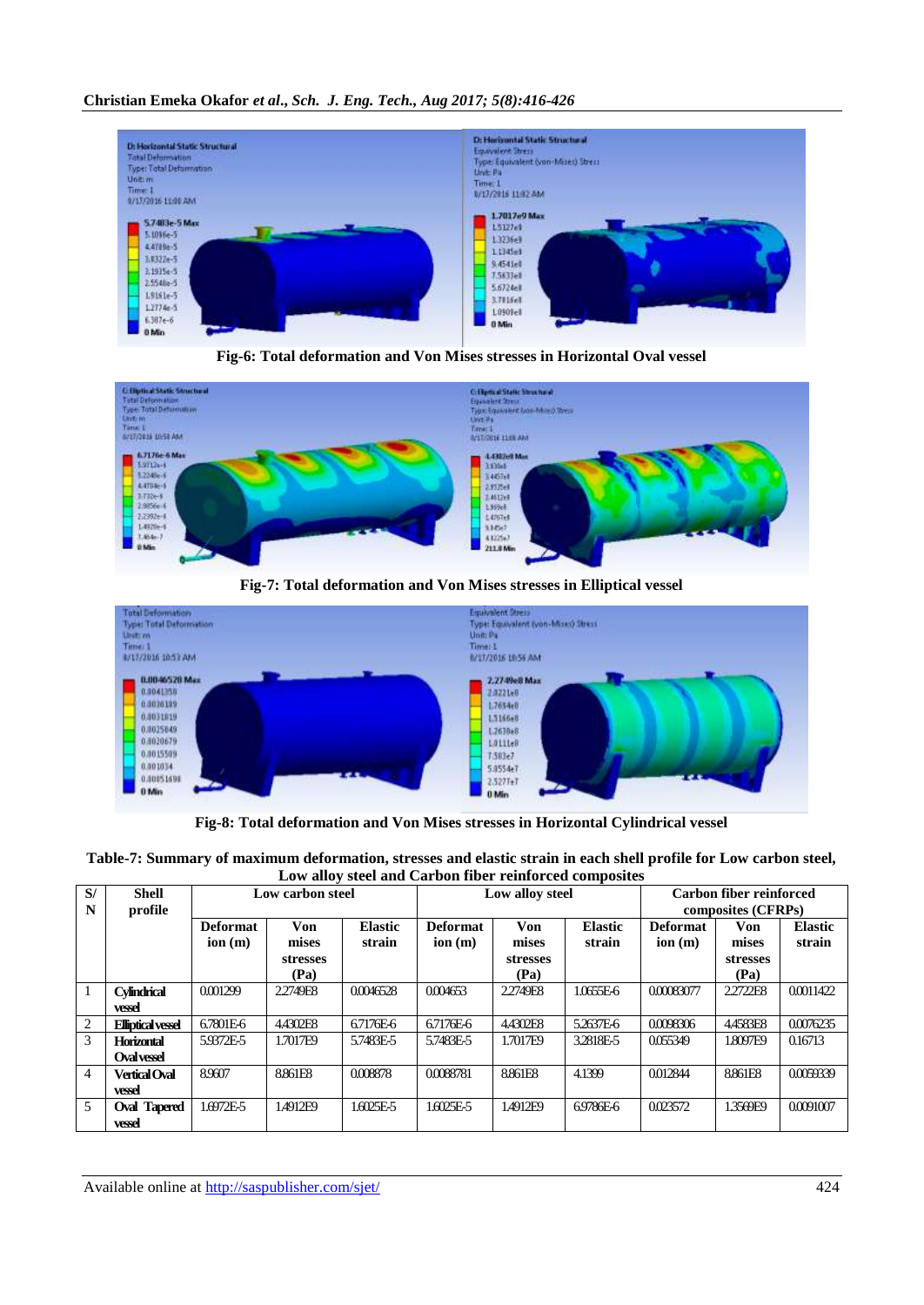Table 7 and figure 9 shows the variations in the von-Mises stress in different shell profile. From the results maximum von misses stresses of 1.7017E9 Pa was recorded for horizontal oval vessel made with low alloy steel and this is above the maximum yield strength of low alloy steel of 1500MPa. However, the lowest Von Mises stress of 2.2749E8Pa was recorded for cylindrical vessel made of low alloy steel. In general, carbon fiber reinforced composites (CFRPs) compared favourably with low alloy steel as seen in figure 9, however the use of low alloy steel is recommended considering the high cost of carbon fiber reinforced composites (CFRPs).



**Fig-9: Induced von Mises in different shell profile made from low alloy steel and Carbon fiber reinforced composites (CFRPs)**

Table 7 and figure 10 shows the variations in the deformation in different shell profile. From the results maximum deformation of 0.008878 m is recorded for vertical oval vessel made with low alloy steel.



**Fig-10: Result of deformation in different shell profile made from low alloy steel**